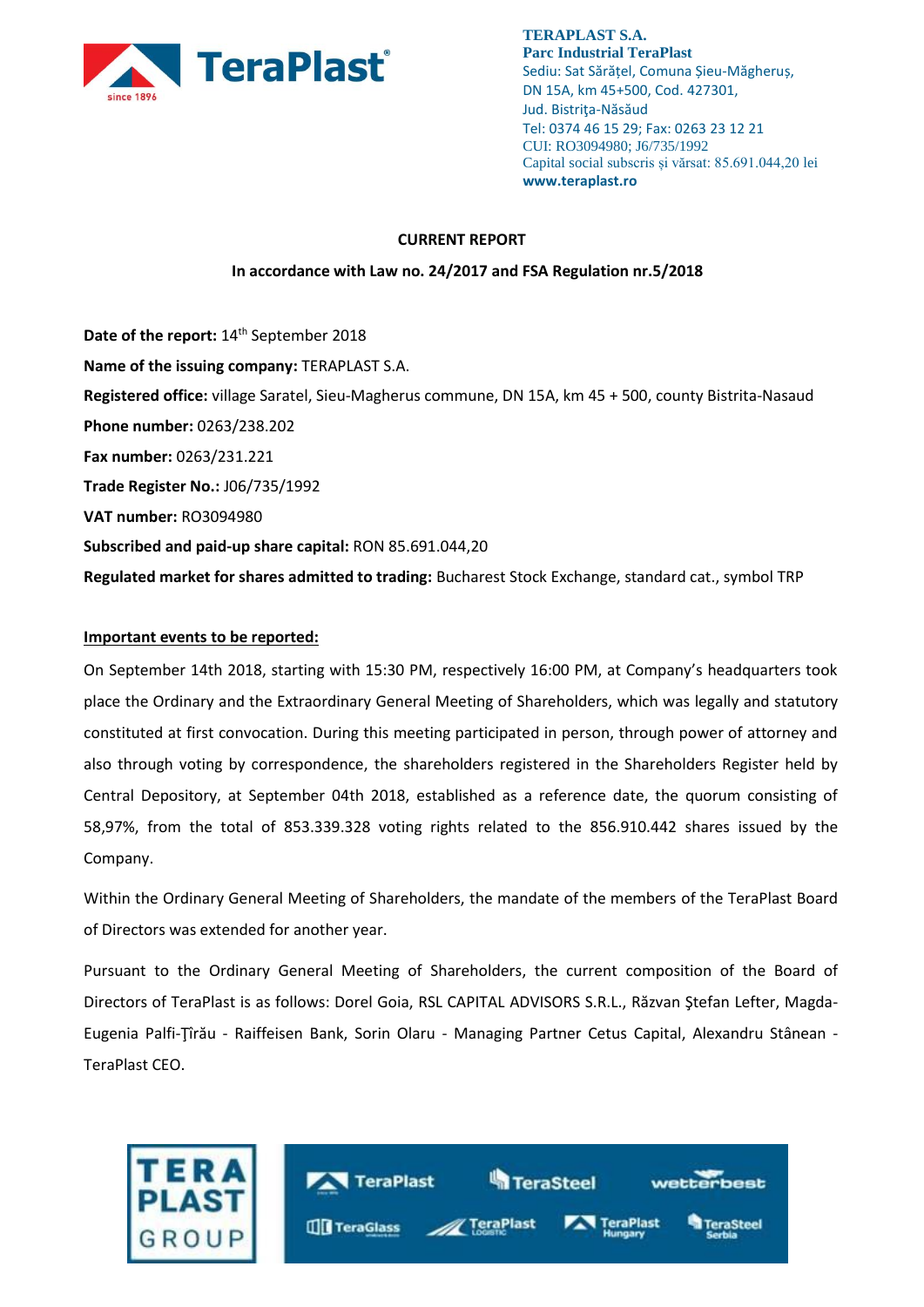

The new member in the structure of TeraPlast's Board of Directors is Alexandru Stânean, who will become director, being an interim Director from July 2018 to the present.

Alexandru Stânean, economist, started his activity at TeraPlast in 2007 and occupied various positions in the top management of Group companies. Between 2014 and 2016, in which he headed the TeraPlast Group team, the consolidated net profit increased from 3.5 to 8.6 million and the turnover increased from 73.5 million to 87.8 million.

In order to ensure a complete and correct information of shareholders and potential investors, we reproduce the content of the decisions of the Ordinary and Extraordinary General Meeting of Shareholders of TERAPLAST SA:

### **DECISION no. 1 dated September 14, 2018**

### **of the Ordinary General Meeting of Shareholders of TERAPLAST S.A.**

In pursuance of art.111 and the following of Companies Law 31/1990 as amended to date, of the Articles of Association of TERAPLAST S.A., of Law no. 24/2017, and the NSC Regulation no. 5/2018, the Ordinary General Meeting of Shareholders of the company TERAPLAST S.A., headquartered in village Săraţel, commune Șieu-Magheruș, DN 15A, km 45+500, Bistrita-Nasaud County, registered at the Trade Register under no. J06/735/1992, VAT no. 3094980, held on September 14, 2018 at the company's headquarters, at 3:30 pm, in a total quorum of 58,97% of the total 853.339.328 voting rights corresponding to the 856,910,442 shares issued by TERAPLAST S.A., representing a total number of 503.206.844 votes expressed,

### *DECIDES*

### *On the items of the agenda as follows:*

### **1.** Approves the election as administrators of the Company, of the following persons:

1.1. Administrator **Mr. Dorel Goia**

### **Structure of the vote: 100% for, 0% against, 0% abstaining**

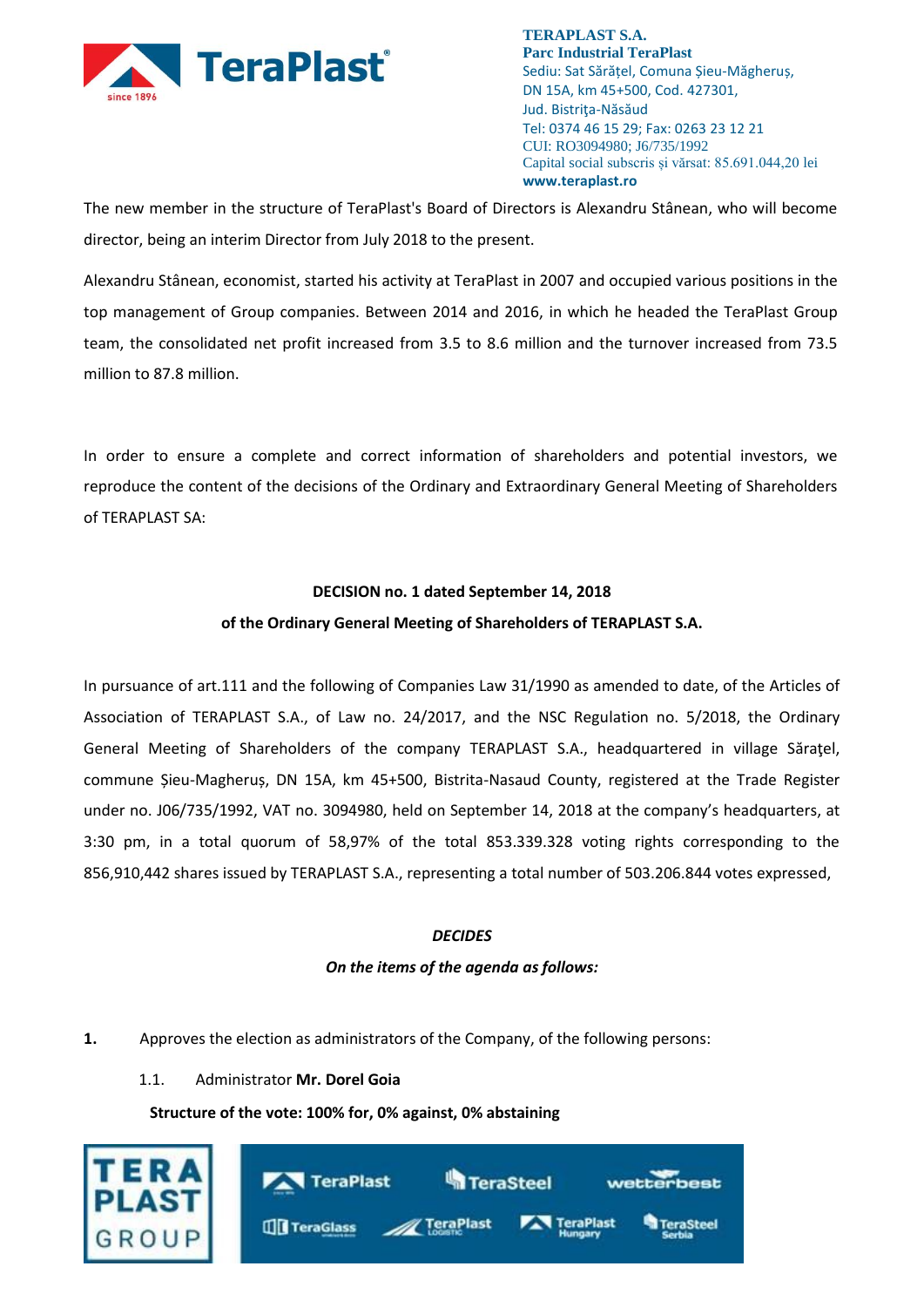

1.2.Administrator **RSL CAPITAL ADVISORS S.R.L., represented by Mr. Razvan Stefan Lefter**

**Structure of the vote: 100% for, 0% against, 0% abstaining** 

1.3. Administrator **Ms. Magda-Eugenia Palfi-Ţîrău**

**Structure of the vote: 100% for, 0% against, 0% abstaining**

1.4. Administrator **Mr. Sorin Olaru**

**Structure of the vote: 100% for, 0% against, 0% abstaining**

1.5. Administrator **Mr. Alexandru Stanean**

**Structure of the vote: 100% for, 0% against, 0% abstaining**

**2.** Approves that the validity of the mandate of the Board members to be of 1 (one) year from the date of adoption of this decision, from September 14, 2018 until September 14, 2019.

## **Structure of the vote: 100% for, 0% against, 0% abstaining**

**3.** Approves the election as an internal auditor of the company **JP Auditors & Advisors SRL** headquartered in Cluj-Napoca, Piata Avram Iancu no. 15 C, Cluj County, registered with the Trade Register of Cluj Court under no. J12/1894/2009, VAT no. 26097382, company certified to develop financial audit activities and other related activities – member of CAFR BUCURESTI with authorization no 944 / 04.12.2009.

# **Structure of the vote: 100% for, 0% against, 0% abstaining**

**4.** Approves the mandate of the Internal Auditor duration of 1(one) year, starting from the date of adoption of the decision, from September 14, 2018 until September 14, 2019.

# **Structure of the vote: 100% for, 0% against, 0% abstaining**

**5.** Approves mandating Mr Dorel Goia and Mr Alexandru Stânean to negotiate and any of them to sign the administrative contracts of the directors and the contract with the internal auditor in the name and on behalf of the Company.

# **Structure of the vote: 100% for, 0% against, 0% abstaining**

**6.** Authorizes Mr Dorel Goia, to sign, for and on behalf of all the shareholders present at the meeting,

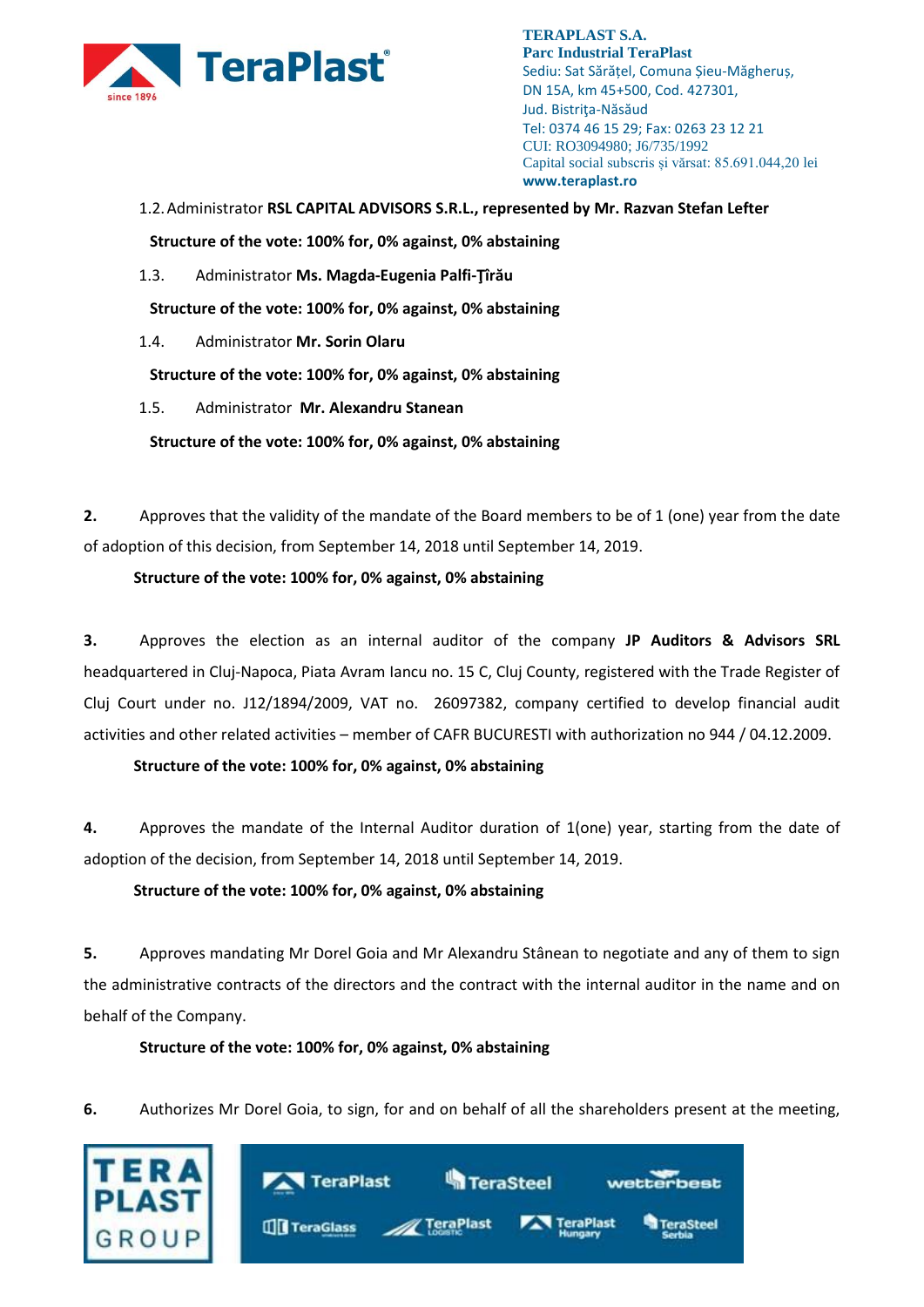

the OGMS Decision.

## **Structure of the vote: 100% for, 0% against, 0% abstaining**

**7.** Authorizes the company's legal adviser, Mrs Diana Octavia Bretfelean, to do everything that is necessary as to record the OGMS Decision at the Trade Register of Bistrita-Nasaud Court, and to publish such decision in the Official Gazette of Romania, Section 4.

**Structure of the vote: 100% for, 0% against, 0% abstaining**

## **DECISION no. 1 dated September 14, 2018**

## **of the Extraordinary General Meeting of Shareholders of TERAPLAST S.A.**

In pursuance of art.111 and the following of Companies Law 31/1990 as amended to date, of the Articles of Association of TERAPLAST S.A., of Law no. 24/2017, and the NSC Regulation no. 5/2018, the Extraordinary General Meeting of Shareholders of the company TERAPLAST S.A., headquartered in village Săraţel, commune Șieu-Magheruș, DN 15A, km 45+500, Bistrita-Nasaud County, registered at the Trade Register under no. J06/735/1992, VAT no. 3094980, held on September 14, 2018 at the company's headquarters, at 4:00 pm, in a total quorum of 58,97% of the total 853.339.328 voting rights corresponding to the 856,910,442 shares issued by TERAPLAST S.A., representing a total number of 503.206.844 votes expressed,

### *DECIDES*

# *On the items of the agenda as follows:*

**1.** Approves the supplementation of the maximum limit of indebtedness that the company may contract in the financial year 2018 with the amount of 70,000,000 lei, which will be used exclusively to guarantee the loans of the subsidiaries and the approval of the guarantee of the credit and / or leasing contracts to be accessed by the subsidiaries, within the fixed limit, with real estate/movable securities, assignments of present and future receivable rights, assignments related to current and future available funds, resulting from current accounts and assignments of rights resulting from insurance policies.

**Structure of the vote: 100% for, 100% against, 100% abstaining**

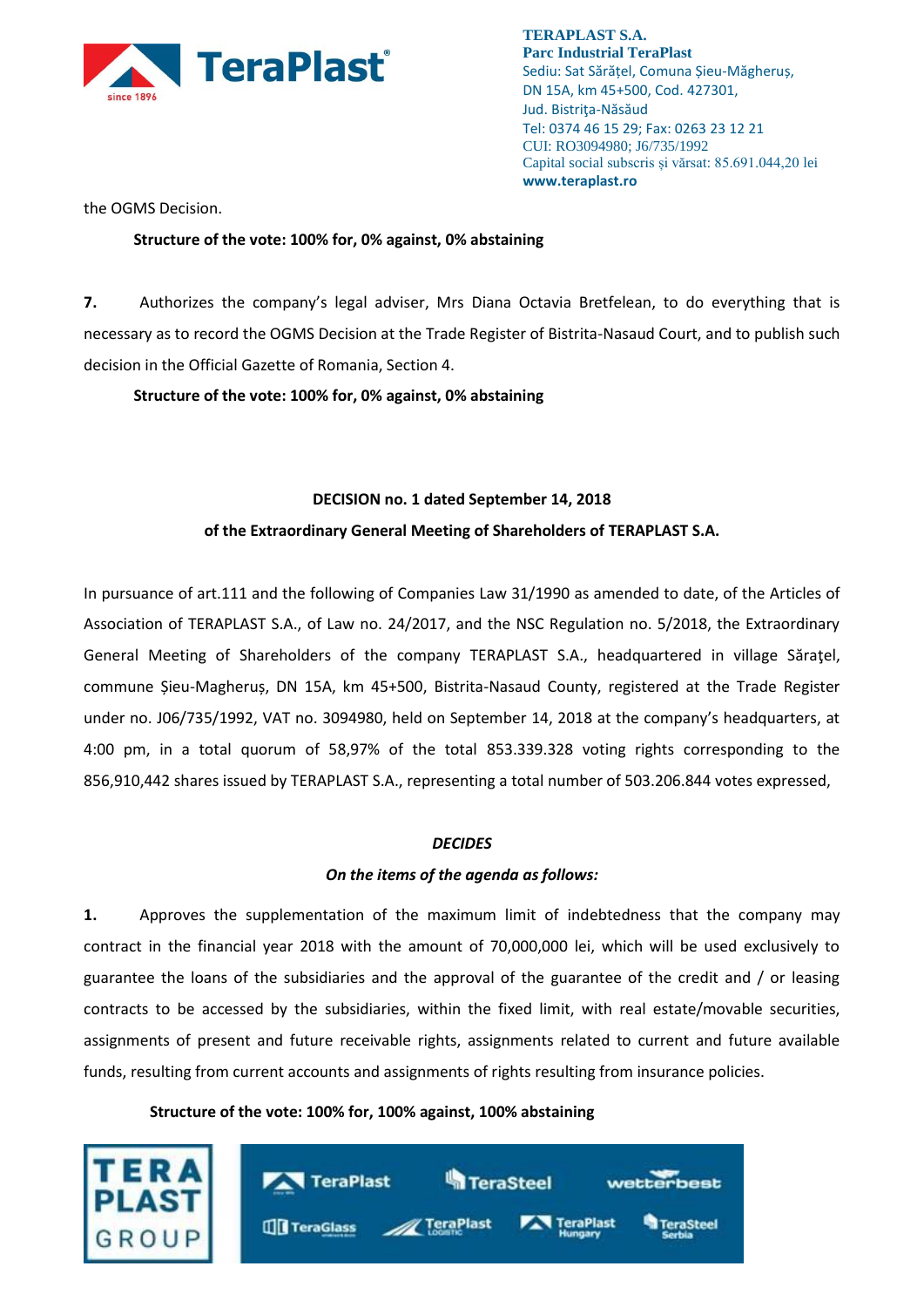

**2.** Approves mandating the Board of Directors to fulfil, up to the maximum additional limit of approved indebtedness, to accomplish in the name and on behalf of the Company all necessary and useful actions to carry out those approved in accordance with paragraph 1 of this resolution. In this regard, the Board of Directors will issue decisions on: guaranteeing the access by company's subsidiaries of certain bank credits and / or credit contracts / leasing contracts, establish / change the related guarantee structure, empower the persons who will sign on behalf of and on behalf of TERAPLAST SA the warranty contracts / additional documents and any other documents or instruments that are related to or referenced in the warranty agreements and to sign any other forms, requests that may be necessary or useful related to these transactions.

## **Structure of the vote: 100% for, 100% against, 100% abstaining**

**3.** Approves the amendment of the Decision of the Extraordinary General Meeting of Shareholders of the company no. 1 of 21.09.2017 by which was approved the redemption of the Company's own shares in order to reduce the maximum number of shares that can be redeemed from 5,150,000 shares to 3,571,114 shares, within the limit of a budget of 1,480,308.10 lei, instead of 1,850,000 lei previously approved. Own shares redeemed by the Company will be offered to employees and members of the management of the Teraplast Group companies free of charge under the stock option plan developed by the Company.

# **Structure of the vote: 100% for, 100% against, 100% abstaining**

**4.** Approves mandating of the Board of Directors to enforce the decisions adopted by the Extraordinary General Meeting of Shareholders

### **Structure of the vote: 100% for, 100% against, 100% abstaining**

**5.** Approves the authorization of Mr Dorel Goia, to sign, for and on behalf of all the shareholders present at the meeting, the EGMS Decision. **Structure of the vote: 100% for, 100% against, 100% abstaining**

**6.** Authorizes the company's legal adviser, Mrs Diana Octavia Bretfelean, to do everything that is necessary as to record the OGMS Decision at the Trade Register of Bistrita-Nasaud Court, and to publish such